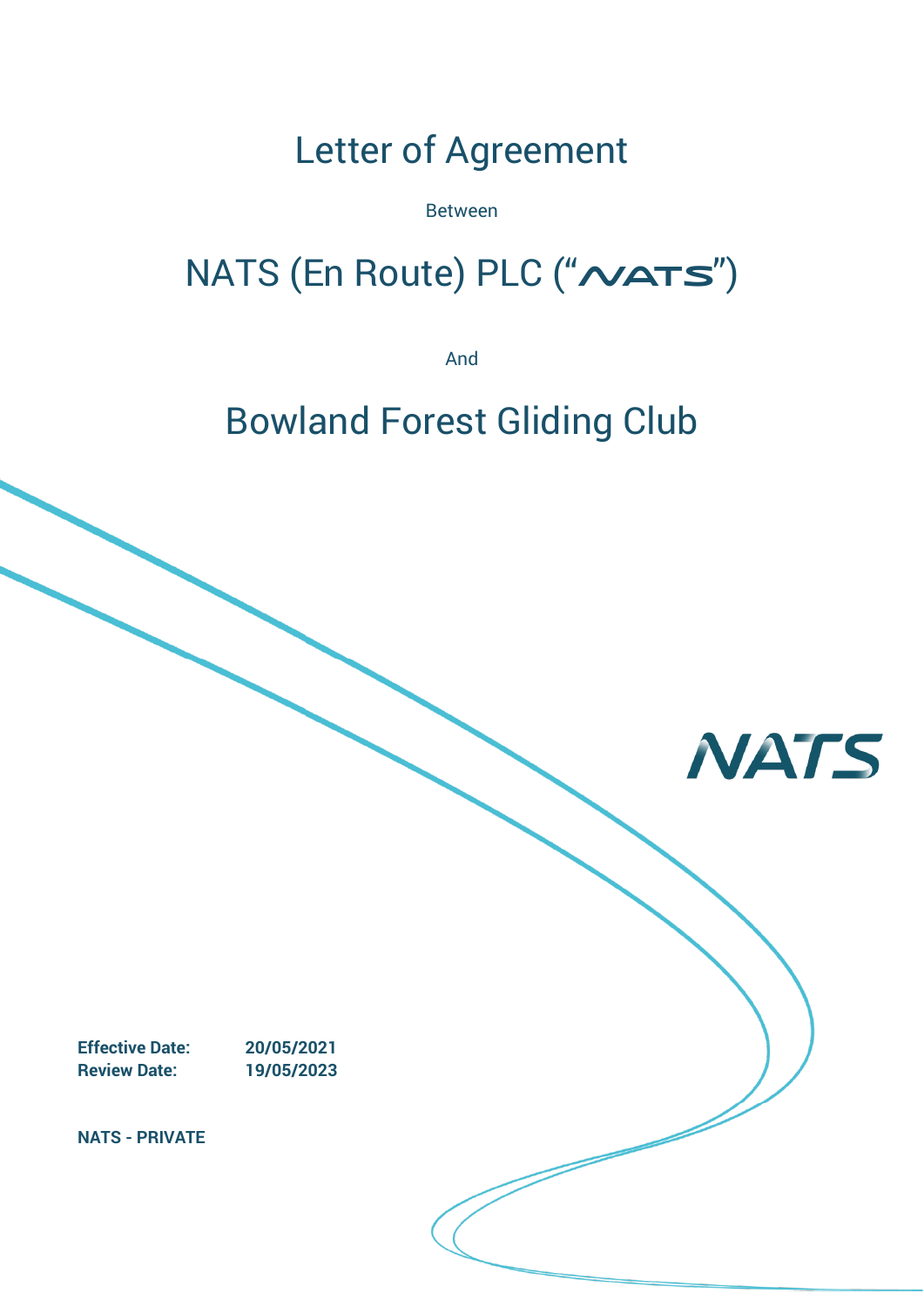#### **LETTER OF AGREEMENT**

#### **between**

(1) NATS (En Route) PLC ("NATS")

# 4000 Parkway, Whiteley, Fareham, Hampshire PO15 7FL

# Airspace operated by

# Scottish Control (Prestwick) ("NATS Unit")

# Prestwick Centre, Fresson Avenue, Prestwick, Ayrshire, KA9 2GX

and

# (2) Bowland Forest Gliding Club ("Airspace User")

Lower Cock Hill Farm, Fiddlers Lane, Chipping, Preston, Lancashire PR3 2WN

# Affiliated to

# **BRITISH GLIDING ASSOCIATION LTD (BGA)**

8 Merus Court, Meridian Business Park, Leicester LE19 1RJ

Together referred to as **"the Parties"**.

Effective Date: 20/05/2021

#### **1 GENERAL**

- $1.1$ The purpose of this Letter of Agreement is to define the co-ordination procedures to be applied between NATS and the Airspace User, to permit the Airspace User operating as General Air Traffic to fly within the airspace as set out within Section 2 of this Agreement.
- $1.2$ The signatories to this Agreement are accountable for ensuring that the obligations set out by the Procedures in this Agreement are met in full.
- $1.3$ This Agreement shall start on the Effective Date and shall be reviewed every 2 years for safety and applicability.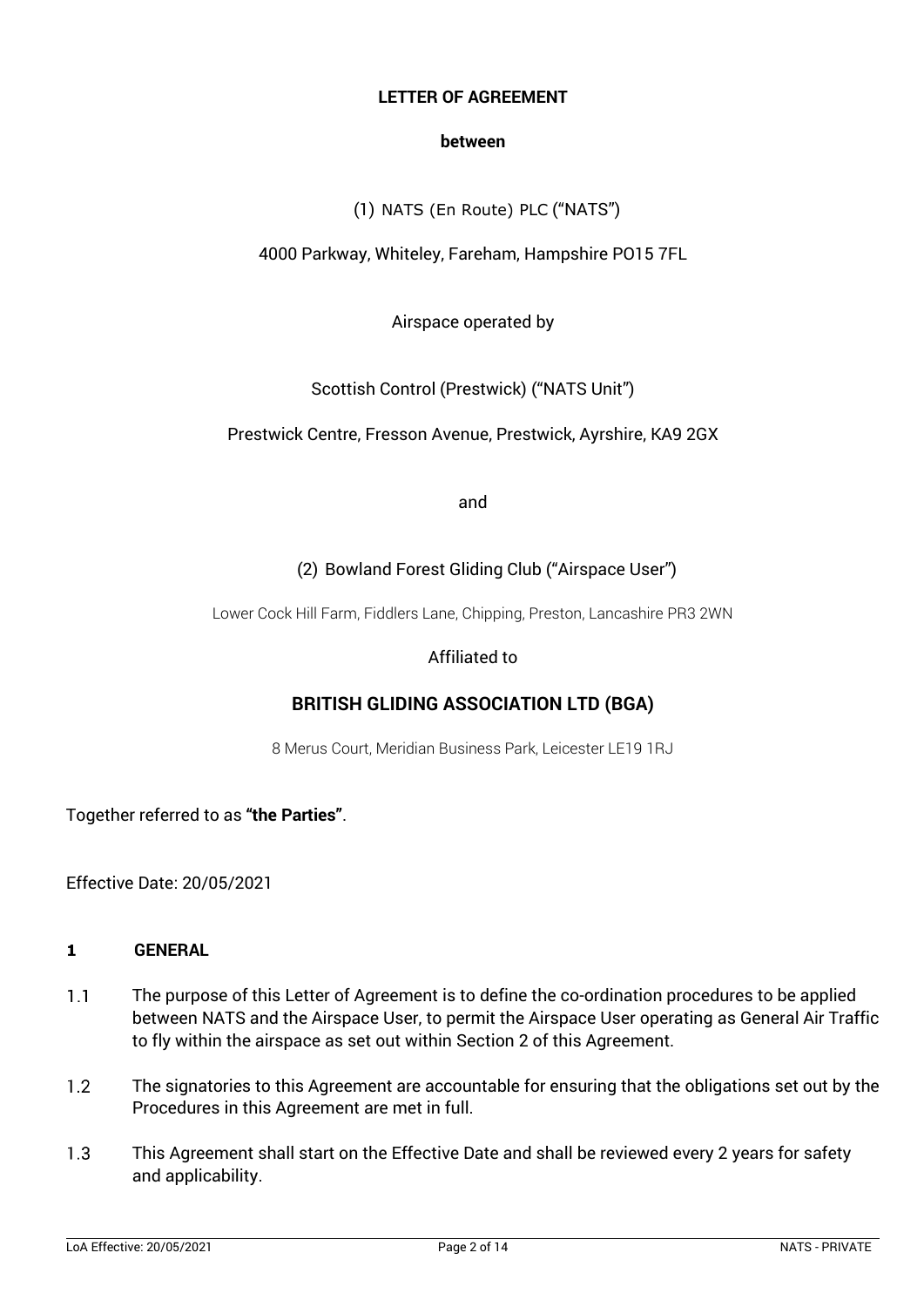$1.4$ If applicable, where segregated airspace in controlled airspace is required for the purposes of compliance with EU 923/2012 Standardised Rules of the Air, (SERA), the Civil Aviation Authority has authorised NATS to create and operate such airspace in accordance with this Letter of Agreement (See Appendix).

# **2 DESCRIPTION OF AIRSPACE**

 $2.1$ A map of the Airspace is contained in Annex A. The lateral extent of the Chipping Box area(s) is/are defined by the following co-ordinates:

> N54°02'36" W002°39'01" N53°57'38" W002°32'58" N53°50'23" W002°32'50" N53°47'41" W002°44'59" N53°58'58" W002°53'10"

- $2.2$ The vertical extent of the Chipping Box area is Up to FL100 or, up to FL140 dependant on ATC approval.
- 2.3 Any revision to the lateral and vertical extent of the segregated airspace described above, additionally requires approval by the CAA (Safety and Airspace Regulation Group).

# **3 PROCEDURES**

 $3.1$ The procedures to be applied between NATS, and the other Airspace Operator as applicable, and the Airspace User, are detailed in the Annexes to this Letter of Agreement:

Annex A: Procedures Annex B: Telephone Communications Annex C: Abbreviations and Definitions Annex D: Checklist

# **4 OPERATIONAL STATUS**

 $4.1$ All parties shall keep each other advised of any changes to operational facilities or any other matters which may affect the procedures specified in this Letter of Agreement.

# **5 REVISIONS**

- $5.1$ Any revision to the Letter of Agreement, excluding the Appendix and Annexes, requires the mutual written consent of the Letter of Agreement signatories or the successor to their position/roles and requires the LoA to be re-signed.
- $5.2$ Any revision to the Appendix and/or Annexes of the Letter of Agreement requires the mutual written consent of the designated representatives of the signatories but does not require the LoA to be re-signed.

# **6 DEVIATIONS**

 $6.1$ When necessary the Scottish Control (Prestwick) Operational Supervisor and responsible representative of BFGC may introduce, by mutual agreement, temporary modifications to the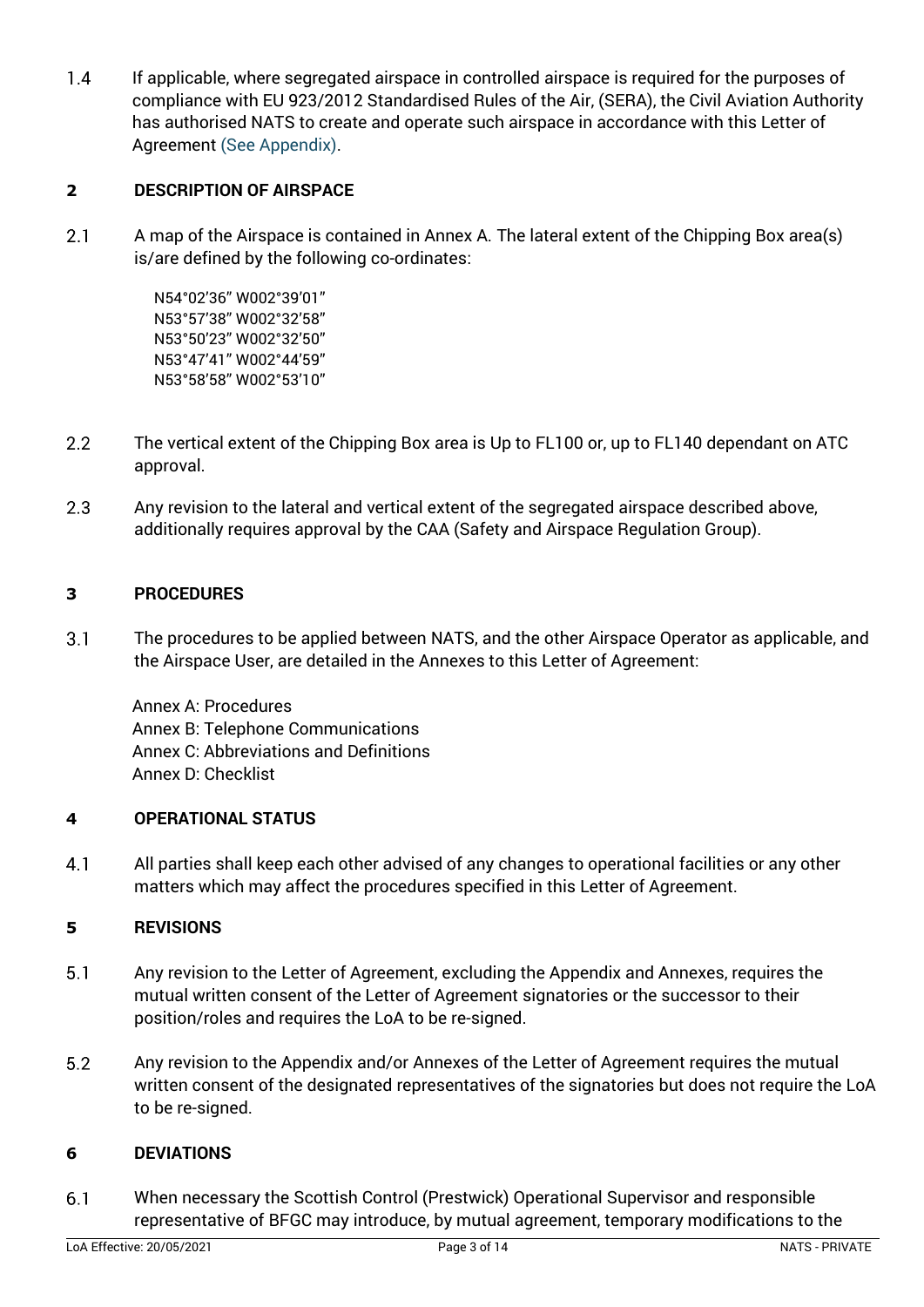procedures laid down in the Annexes to the Letter of Agreement for a specific time period within the existing term of this Letter of Agreement.

- $6.2$ If applicable, where segregated airspace in controlled airspace is required any temporary change which would have the effect of increasing the lateral and/or vertical extent of the segregated airspace requires prior approval by the CAA (Safety and Airspace Regulation Group).
- 6.3 Instances may arise where incidental deviations from the procedures specified in the Annexes to this Letter of Agreement may become necessary. Under these circumstances air traffic controllers are expected to exercise their best judgement to ensure the safety and efficiency of air traffic.

# **7 CANCELLATION**

 $7.1$ Cancellation of this Letter of Agreement by one of the Signatories (or their successors) is possible at any time in relation to ongoing and significant safety related matters which have not been remedied within a reasonable period following regular consultation between the signatories.

#### **8 INTERPRETATION AND SETTLEMENT OF DISPUTES**

- $8.1$ Should any doubt or diverging views arise regarding the interpretation of any provision of the present Letter of Agreement or in case of dispute regarding its application, the parties shall endeavour to reach a solution acceptable to them all.
- 8.2 Should no agreement be reached, each of the parties shall refer such dispute to the CAA for determination.

# **9 REQUESTING AN AMENDMENT TO THE LETTER OF AGREEMENT**

- $9.1$ Access to the Airspace is granted to the Airspace User by NATS as the designated authority responsible for the airspace detailed in this Agreement, on the terms set out in this Letter of Agreement. It is the responsibility of Airspace User to seek NATS' agreement to any amendment of this Letter of Agreement.
- $9.2$ Where the Airspace User wishes to amend the Letter of Agreement with NATS for access to the Airspace then the Airspace User will send a written request to the NATS unit no later than 3 months' notice prior to the proposed amendment date.
- 9.3 A review of the Letter of Agreement may be requested by any of the Signatories and at any time during the validity period.

# **10 REVIEWING THE LETTER OF AGREEMENT**

- $10.1$ It is the responsibility of all parties to review this Letter of Agreement at least every 2 years.
- $10.2$ A review of the Letter of Agreement may be requested by any of the Signatories and at any time.
- $10.3$ When changes are made to the LoA, the appropriate footer of either the main body, Appendix or Annex affected will be updated. In addition, Annex D shall be updated to reflect the changes.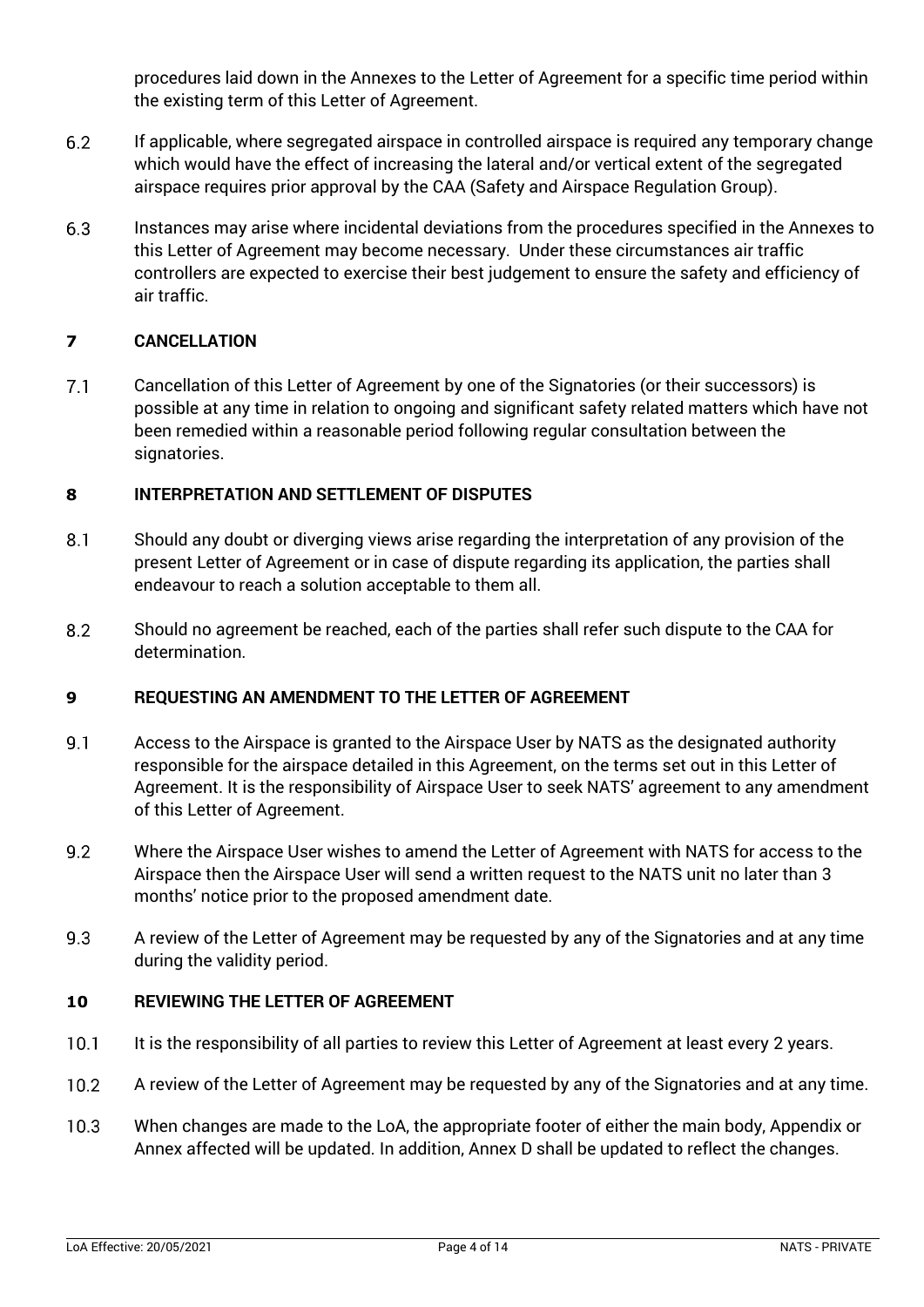# Scottish-BGA-BFGC (Chipping Box) SIGNATURE PAGE

| <b>SIGNED</b>                             | <b>SIGNED</b>                                 |  |
|-------------------------------------------|-----------------------------------------------|--|
|                                           |                                               |  |
| <b>Name: Colin Houston</b>                | <b>Name Mr I Ashton</b>                       |  |
| <b>Position/Role: General Manager</b>     | <b>Position/Role: Chief Flying Instructor</b> |  |
| <b>Unit: Scottish Control (Prestwick)</b> | <b>Unit Bowland Forest Gliding Club</b>       |  |
| NATS (En Route) PLC                       |                                               |  |
| DATE: 11/05/21                            | DATE: 19/05/21                                |  |
|                                           |                                               |  |

| <b>SIGNED</b>                                    | <b>SIGNED</b> |
|--------------------------------------------------|---------------|
| peter stratten                                   |               |
| <b>Name: Pete Stratten</b>                       |               |
| <b>Position/Role: Chief Executive</b>            |               |
| <b>Organisation: British Gliding Association</b> |               |
|                                                  |               |
| DATE: 19/05/21                                   |               |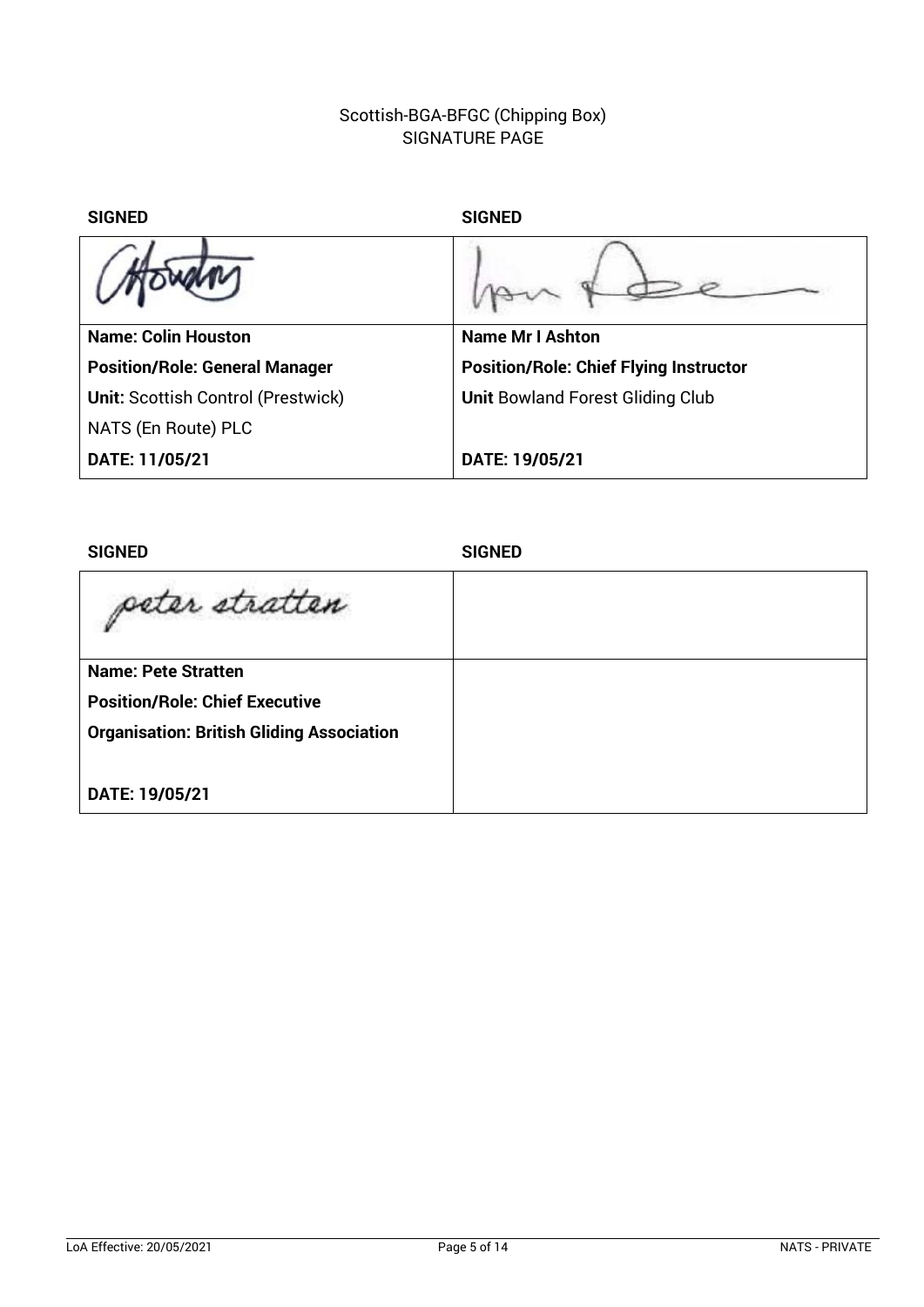### **APPENDIX**

# **EXPLANATORY NOTE FOR SEGREGATED AIRSPACE ARRANGEMENTS**

#### **Effective: 20/05/2021**

- App.1 This Letter of Agreement allows the aircraft operated by the Airspace User specified in paragraph 1 of the Letter of Agreement, which in accordance with SERA.6001 and Appendix 4 would be prohibited or restricted to fly in the airspace specified in paragraph 2 of the Letter of Agreement, to instead fly in accordance with the rules as specified in the Annexes to this Letter of Agreement during periods of segregated operations.
- App.2 For flight in Class A and Class C airspace, the Visual Meteorological Conditions to be complied with are those at SERA.5001 VMC visibility and distance from cloud minima Table S5-1:
	- 1. At and above 10,000ft AMSL:
		- a. Flight visibility: 8 km
		- b. Distance from cloud: 1,500m horizontally, 1,000ft vertically
	- 2. Below 10,000ft AMSL and above 3,000ft AMSL, or above 1,000ft above terrain, whichever is the higher:
		- a. Flight visibility: 5 km
		- b. Distance from cloud: 1,500m horizontally, 1,000ft vertically
- App.3 For flight in Class D airspace below 10,000ft AMSL and above 3,000ft AMSL, or above 1,000ft above terrain, whichever is the higher, the Visual Meteorological Conditions to be complied with are those at SERA.5001 VMC visibility and distance from cloud minima Table S5-1:
	- a. Flight visibility: 5 km
	- b. Distance from cloud: 1,500m horizontally, 1,000ft vertically
- App.4 For flight in Class D airspace at and below 3,000ft AMSL (900m), or 1,000ft (300m) above terrain, whichever is the higher, the Visual Meteorological Conditions to be complied with are those at SERA.5001 VMC visibility and distance from cloud minima Table S5-1:
	- a. Flight visibility: 5 km
	- b. Distance from cloud: 1,500m horizontally, 1,000ft vertically

Alternatively, in Class D airspace, for aircraft other than helicopters, flying at 140 kts IAS or less

- a. Flight visibility: 5 km
- b. Clear of cloud and with the surface in sight

Alternatively, in Class D airspace, for helicopters, flying at 140 kt IAS or less

- a. Flight visibility: 1500m
- b. Clear of cloud and with the surface in sight
- App.5 'SERA' means 'Standardised European Rules of the Air Regulation' Commission Implementing Regulation (EU) No 923/2012 of 26th September 2012 laying down the common rules of the air and operational provisions regarding services and procedures in air navigation as amended by (EU) 2015/340 and (EU) 2016/1185.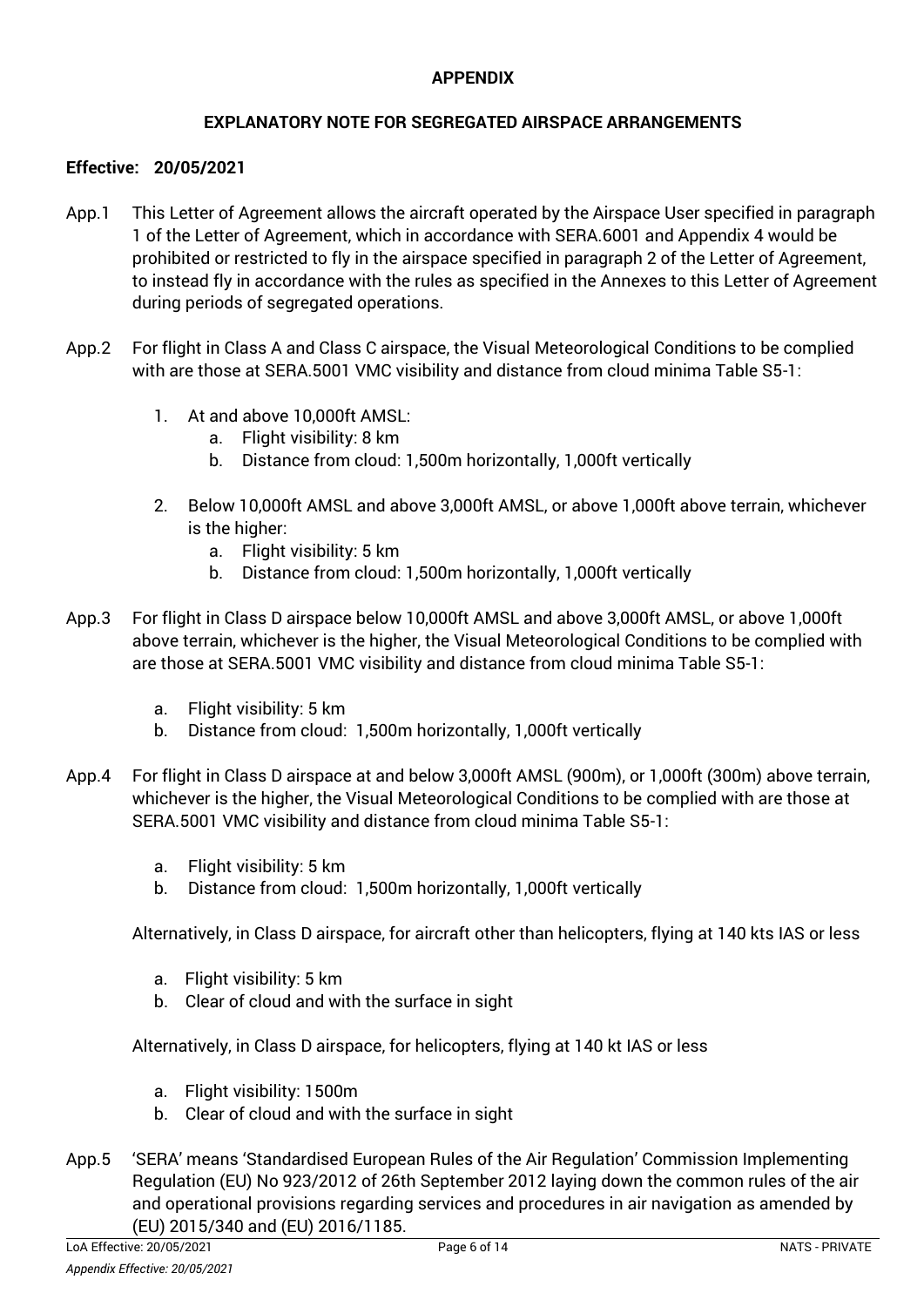App.6 The requirements of Commission Regulation (EC) 2150/2005 with respect to the segregation of the activity defined in this Letter of Agreement are deemed to be satisfied as follows:

Article 4 Strategic airspace management (level 1):

- 1a. CAP740
- 1b-e. LoA review process
- 1f. CAP740, LoA, AIP
- 1g. LoA
- 1h-k. not applicable
- 1l. Competent Authority
- 1m. LoA process
- 1n. LoA/ACN processes, ANSP/airspace user

Article 5 Pre-tactical airspace management (level 2):

a. AMC (as necessary), AAA AR (through ACN process), LoA/MoU activation process

Article 6 Tactical airspace management (level 3):

- 1-3. LoA/ACN process
- 4. Not applicable

Article 7 Safety Assessment:

APSA. Supporting procedures applicable to the Letter of Agreement published in MATS Part 2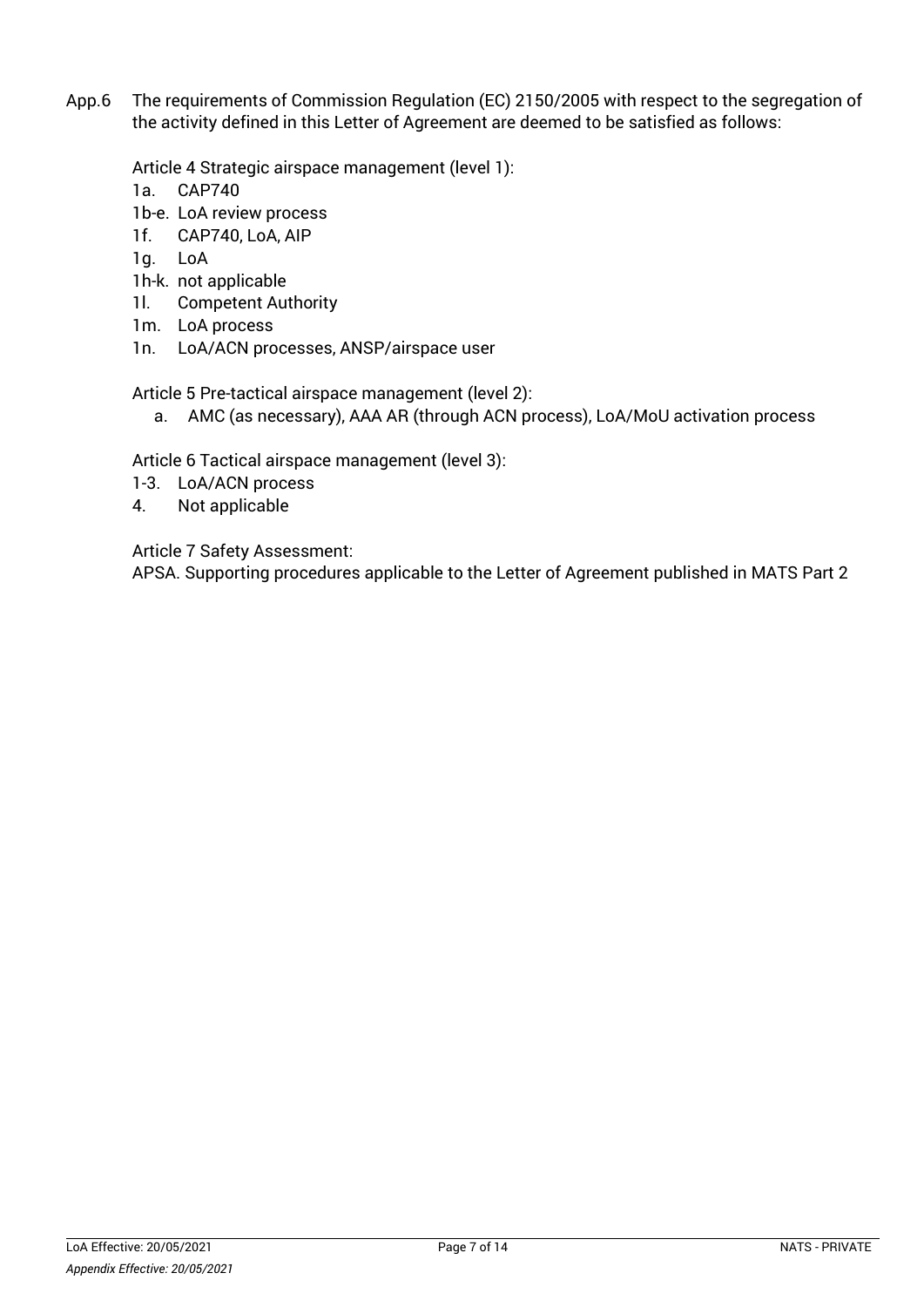#### **ANNEX A**

#### **PROCEDURES**

#### **Effective: 19/05/2022**

#### **A.1 Map of the Airspace**



# **A.2 Procedures**

#### **A.2.1 General**

A.2.1.1 This Agreement is separate to the notification procedures for Non-SSR Gliding Area (NSGA) 1, as described in the UK AIP ENR 5.2 and ENR 6-3-0-1.

# **A.2.2 Eligibility**

A.2.2.1 Pilots using the procedures in this LoA are to be members or affiliated members of the BGA operating from the Bowland Forest Gliding Club (BFGC).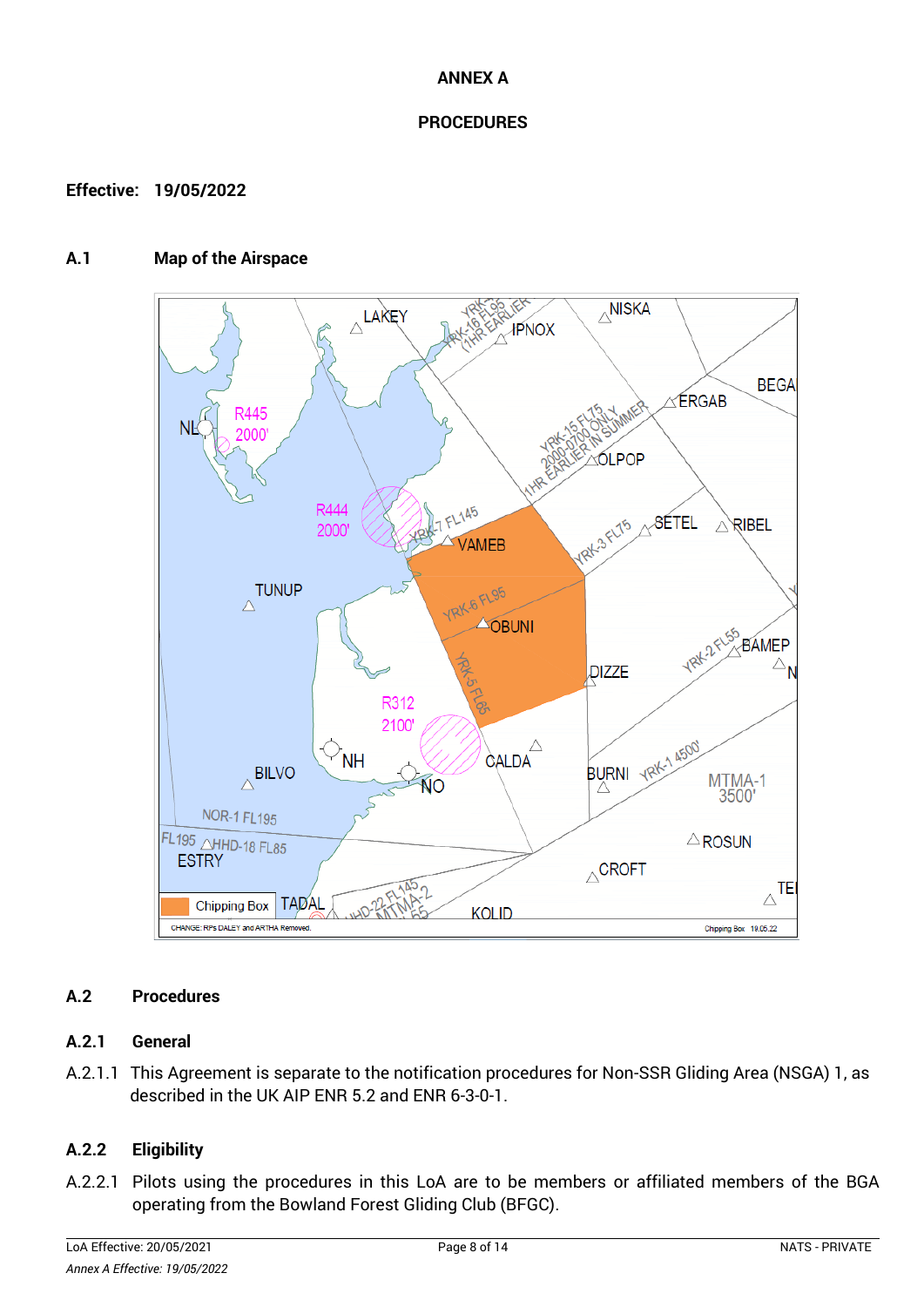A.2.2.2 Failure of a party or individual to comply with the conditions specified in the LoA may result in the withdrawal of the privileges of the LoA from that party or individual.

# **A.2.3 Activation of the Chipping Box**

- A.2.3.1 The opportunity to operate in the Chipping Box is available to the BFGC daily between 09:30 Local and sunset. The Chipping Box is contained within Yorkshire CTA 5/6 and has a normal operating limit of FL100 or, on approval from ATC, FL140. During activation the classification of controlled airspace remains Class A.
- A.2.3.2 BFGC will telephone the Scottish Control (Prestwick) Operations Supervisor to request the use of the Chipping Box and specify whether they wish to operate up to FL100 or FL140. If activation has been approved to operate up to FL100 the BFGC can further request up to FL140.
- A.2.3.3 Approval shall not be granted when particular types of Non-Standard, Non-Deviating, Unusual, or Royal Flights are operating or at times of intense traffic levels. Additionally, approval shall not be granted when an emergency situation exists or when it is known that the airspace may be needed for an aircraft in emergency in the affected airspace. The reason for refusal should be passed to the glider pilots (except Royal Flights).
- A.2.3.4 If the Scottish Control (Prestwick) Operations Supervisor is unable to release the airspace immediately due to PC North's traffic loading or an aircraft in an emergency, the Operations Supervisor is to specify a time at which the BFGC may commence using the Chipping Box.
- A.2.3.5 Scottish Control (Prestwick) shall provide standard separation between all other airspace users which are operating as GAT within the associated CTAs and the active gliding area, i.e. 5nm horizontal or 1000ft vertically above. Glider pilots operating within the area are responsible for providing their own separation from other gliders operating in the relevant airspace and also Cockerham Parachute Area up to FL140.
- A.2.3.6 When Scottish Control (Prestwick) Operations Supervisor has released the Chipping Box to the BFGC, a non-standard left hand hold will be flown at ROSUN.
- A.2.3.7 BFGC will notify the Scottish Control (Prestwick) Operations Supervisor when the airspace is no longer required or when there will be periods of inactivity planned for one hour or more. Further activations will then be made in the manner described above.
- A.2.3.8 BFGC is responsible for ensuring that all glider pilots are notified that the airspace has reverted to the control of Scottish Control.

# **A.2.4 Civil and Military Coordination**

- A.2.4.1 Once the Scottish Control (Prestwick) Operations Supervisor has approved activation of the Chipping Box they shall then inform the Swanwick (Mil) Supervisor of the activation.
- A.2.4.2 On completion of the activation, the Scottish Control (Prestwick) Operations Supervisor is to inform the Swanwick (Mil) Supervisor.
- A.2.4.3 After approval from the Scottish Control (Prestwick) Operations Supervisor to activate the Chipping Box, BFGC shall inform both Blackpool and Warton ATC of the activation.

#### **A.3 Aircraft Equipment**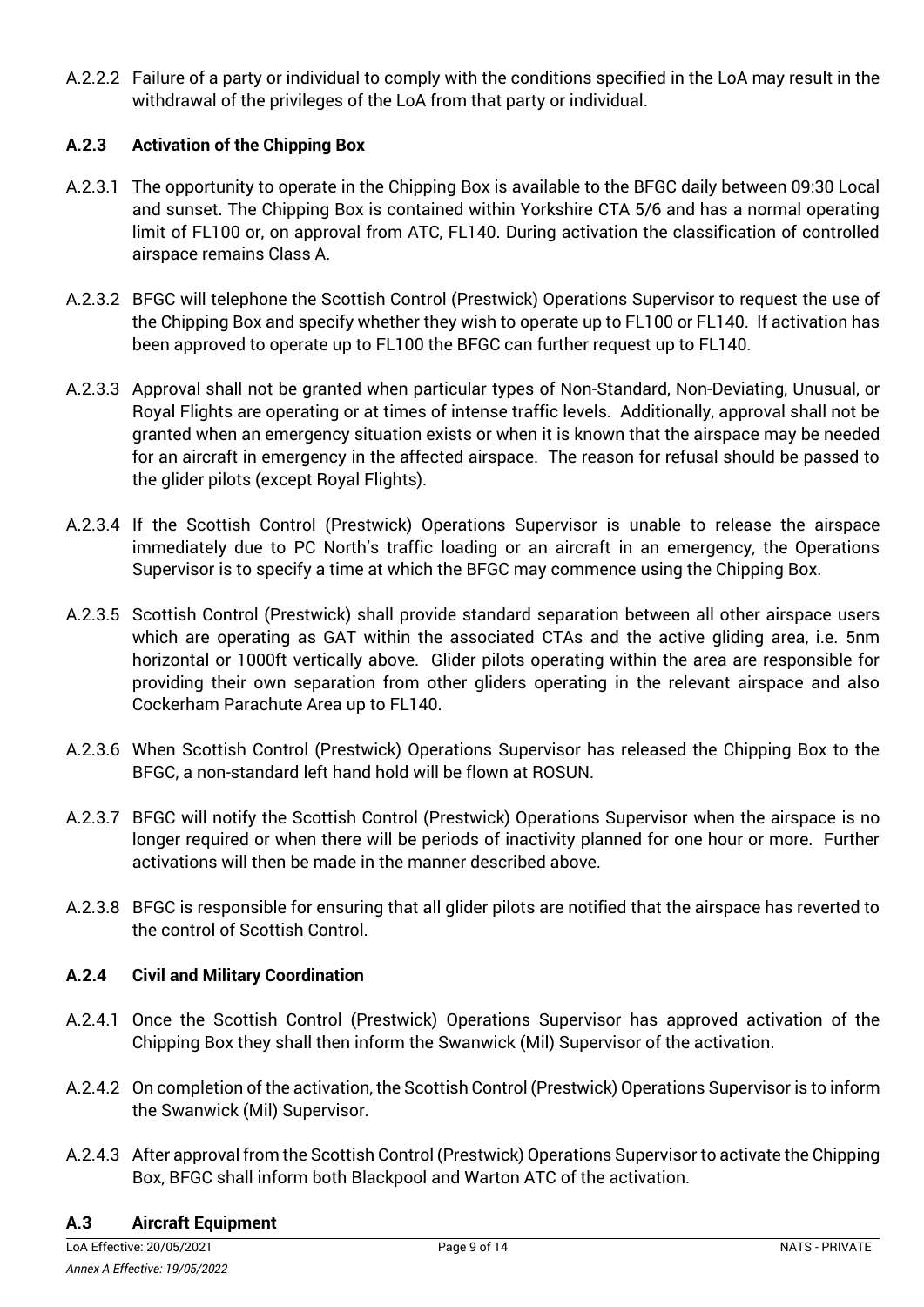A.3.1 Pilots operating in the Chipping Box must carry a serviceable radio and maintain a listening watch on the Chipping gliding frequency of 118.685. Pilots using this frequency are not required to hold a valid RTF operator's licence.

# **A.4 Radio Failure**

- A.4.1 BFGC will be responsible for maintaining awareness of all airborne BFGC gliders likely to be in the designated airspace. Pilots in that airspace are required to listen out on the Chipping frequency of 118.685 for any instructions relating to its availability and use.
- A.4.2 If a pilot in the designated area becomes aware that their radio is not functioning correctly, they are to descend and land so that the BFGC are made aware that they are no longer using the Chipping box.

# **A.5 Emergencies**

- A.5.1 In emergency situations, the BFGC may be instructed to leave the Chipping Box by the most expedient means available. BFGC should provide the Scottish AC (Prestwick) Operations Supervisor with an approximation of the time needed to accomplish this and report to the Scottish Control (Prestwick) Operations Supervisor when vacated. BFGC will instruct pilots to vacate by using the Chipping frequency 118.685.
- A.5.2 In the event that it is not possible to vacate the airspace in the time required by ATC, the Scottish Control (Prestwick) Operations Supervisor may request position and level information from the Duty Pilot or Instructor to enable essential traffic information to be passed to both parties.
- A.5.3 In the event that the Scottish Control (Prestwick) Operations Supervisor cannot contact BFGC at the launch point then, in the first instance, they should attempt to contact the clubhouse and failing that, the CFI or DCFI.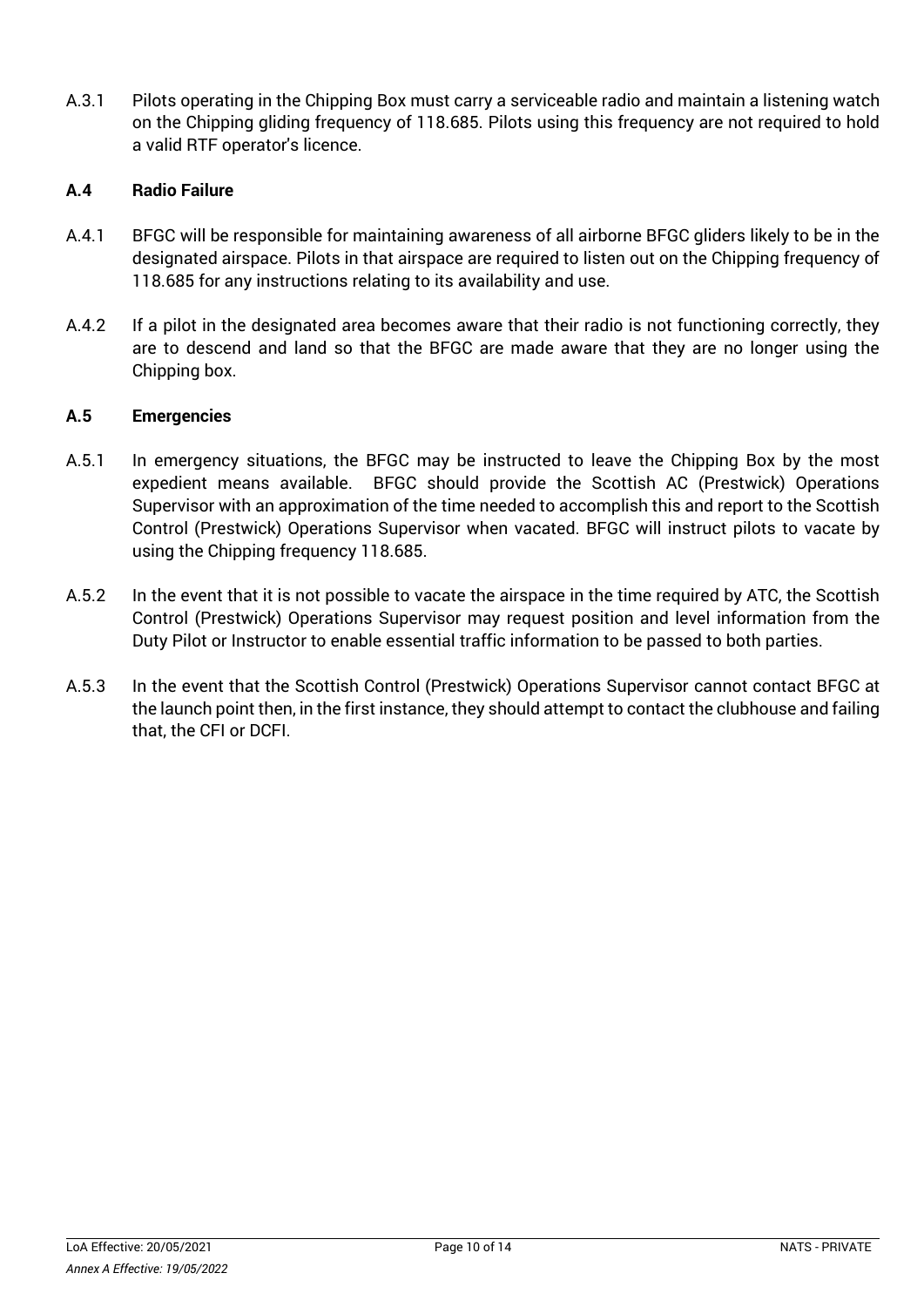#### **ANNEX B**

# **TELEPHONE COMMUNICATIONS**

# **Effective: 04/03/2022**

| <b>Organisation</b>                                                 | <b>Telephone Number</b> |
|---------------------------------------------------------------------|-------------------------|
| <b>Scottish Control (Prestwick) Operations</b><br><b>Supervisor</b> | 01294 655 300           |
| <b>Scottish Control (Prestwick) DTS</b><br>(Alternative to Ops Sup) | 01294 655 301           |
| Swanwick (Mil) Supervisor                                           | 01489 61 2417           |
| <b>BFGC Launch Point</b>                                            | 0777 944 1283           |
| <b>BFGC Clubhouse</b>                                               | 01995 61267             |
| <b>CFI</b>                                                          | 07814 500 098           |
| <b>DCFI</b>                                                         | 07855 495 766           |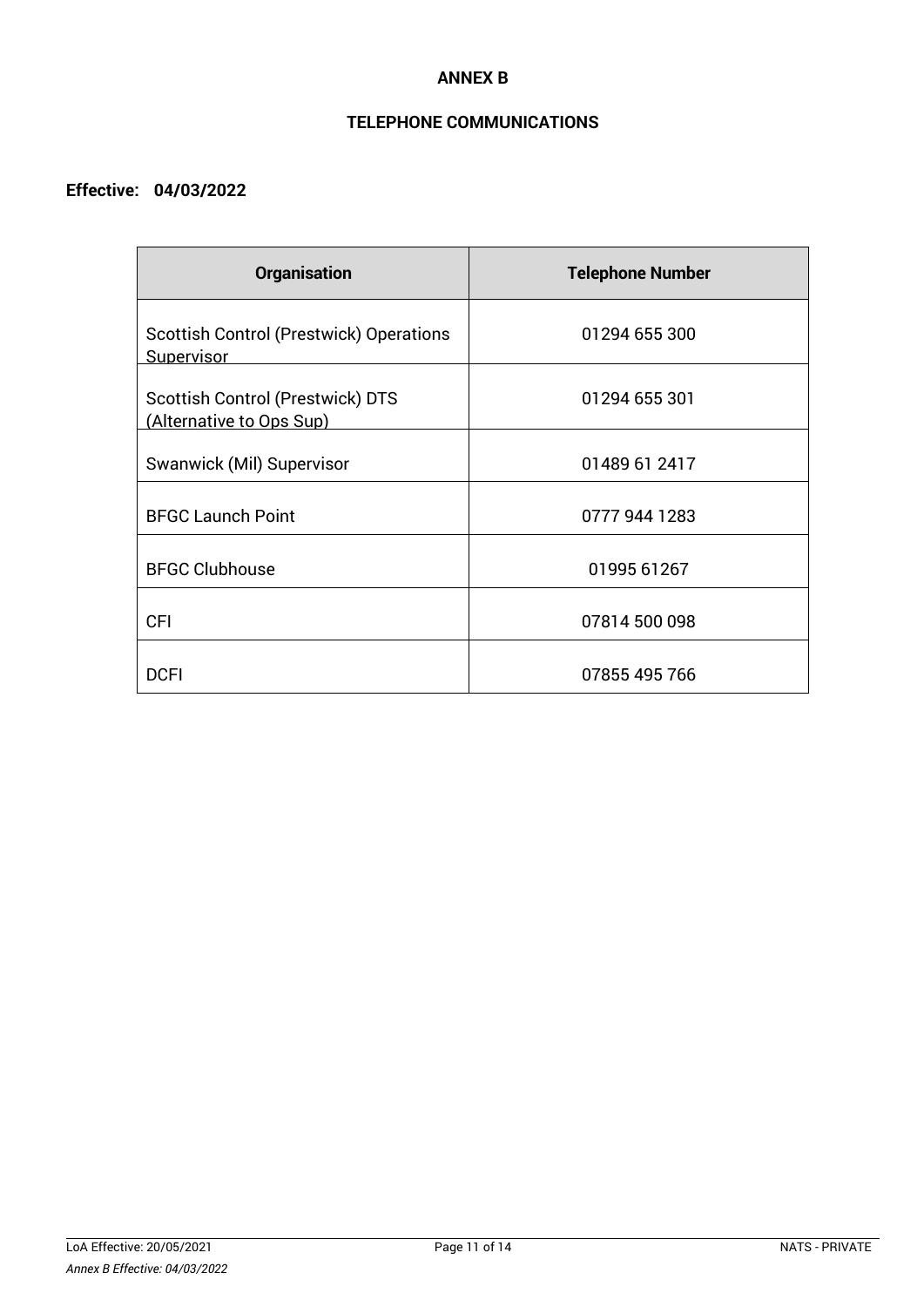#### **ANNEX C**

# **ACRONYMS AND DEFINITIONS**

# **Effective: 20/05/2021**

| <b>ACRONYM</b> | <b>DEFINITION</b>                                                                                                                                                                                                                                                                                                                                  |
|----------------|----------------------------------------------------------------------------------------------------------------------------------------------------------------------------------------------------------------------------------------------------------------------------------------------------------------------------------------------------|
| AAA-AR         | Airspace, Air Traffic Management & Aerodromes, Airspace Regulation                                                                                                                                                                                                                                                                                 |
| <b>ACN</b>     | <b>Airspace Coordination Notice</b>                                                                                                                                                                                                                                                                                                                |
| <b>AMC</b>     | Airspace Management Cell                                                                                                                                                                                                                                                                                                                           |
| <b>AMSL</b>    | Above Mean Sea Level                                                                                                                                                                                                                                                                                                                               |
| <b>BFGC</b>    | <b>Bowland Forest Gliding Club</b>                                                                                                                                                                                                                                                                                                                 |
| <b>BGA</b>     | <b>British Gliding Association</b>                                                                                                                                                                                                                                                                                                                 |
| CAA            | <b>Civil Aviation Authority</b>                                                                                                                                                                                                                                                                                                                    |
| $(D)$ CFI      | (Deputy) Chief Flying Instructor                                                                                                                                                                                                                                                                                                                   |
| <b>GAT</b>     | <b>General Air Traffic</b><br>All flights conducted in accordance with the rules and procedures of ICAO<br>and/or the national civil aviation regulations and legislation.<br>Note. GAT can include military flights for which ICAO rules and procedures satisfy<br>entirely their operational requirements.                                       |
| <b>IFR</b>     | IFR means the symbol used to designate the instrument flight rules                                                                                                                                                                                                                                                                                 |
| <b>MATS</b>    | <b>Manual of Air Traffic Services</b>                                                                                                                                                                                                                                                                                                              |
| <b>OAT</b>     | <b>Operational Air Traffic</b><br>All flights which do not comply with the provisions stated for GAT and for which<br>rules and procedures have been specified by appropriate authorities.<br>Note. OAT can include civil flights such as test-flights, which require some deviation<br>from ICAO rules to satisfy their operational requirements. |
| ORS4           | <b>Official Record Series 4</b>                                                                                                                                                                                                                                                                                                                    |
| <b>PC</b>      | <b>Prestwick Centre</b>                                                                                                                                                                                                                                                                                                                            |
| <b>SERA</b>    | Standardised European Rules of the Air                                                                                                                                                                                                                                                                                                             |
| <b>VFR</b>     | VFR means the symbol used to designate the visual flight rules                                                                                                                                                                                                                                                                                     |
| <b>VMC</b>     | <b>Visual Meteorological Conditions</b>                                                                                                                                                                                                                                                                                                            |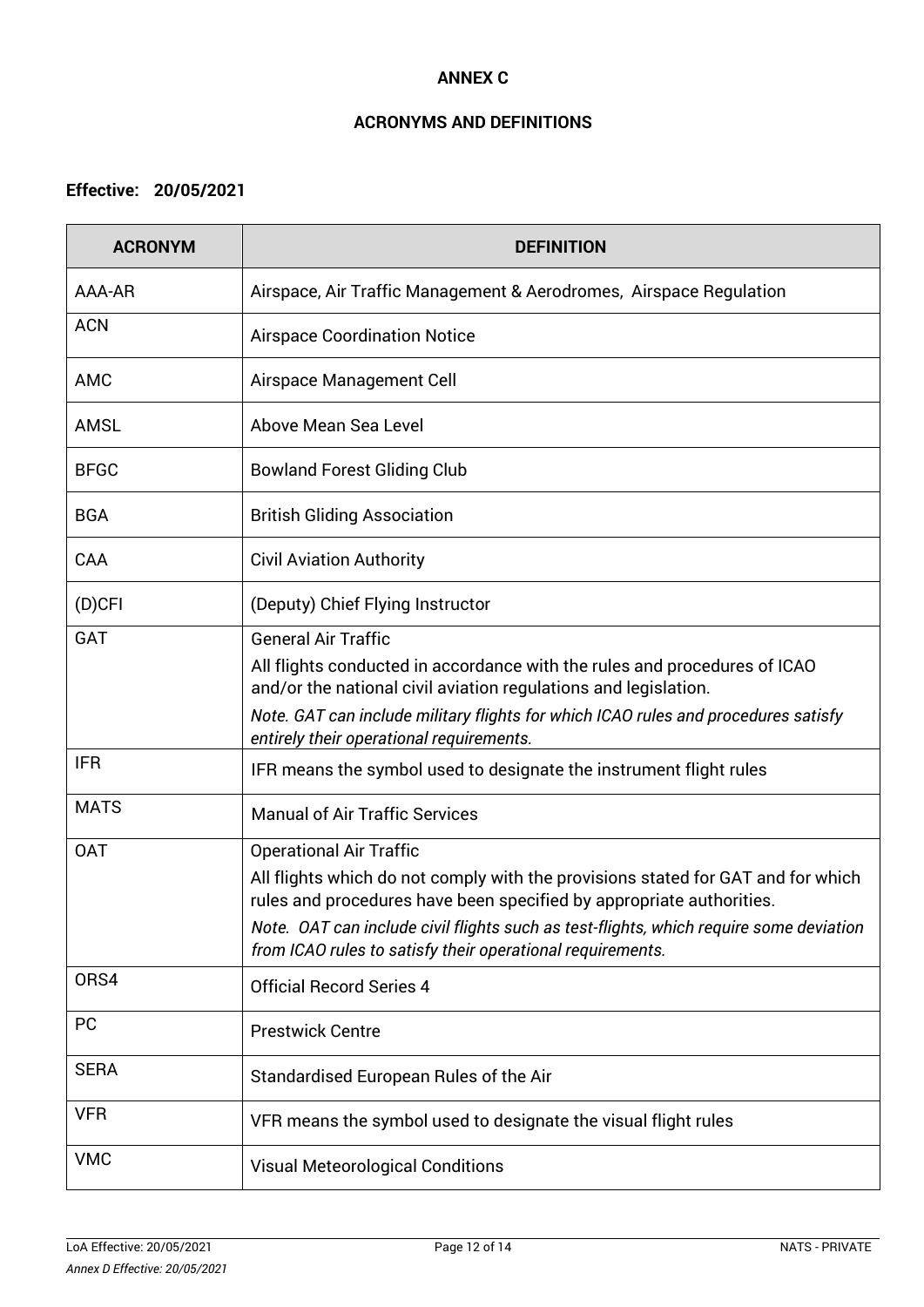#### **ANNEX D**

# **CHECKLIST**

# **Effective: 20/05/2021**

| <b>SECTION</b>    | <b>EFFECTIVE DATE</b> | <b>REVIEW DUE BY</b> |
|-------------------|-----------------------|----------------------|
| <b>Front Part</b> | 20/05/2021            | 19/05/2023           |
| Appendix          | 20/05/2021            | 19/05/2023           |
| Annex A           | 19/05/2022            | 19/05/2023           |
| Annex B           | 04/03/2022            | 19/05/2023           |
| Annex C           | 20/05/2021            | 19/05/2023           |
| Annex D           | 20/05/2021            | 19/05/2023           |